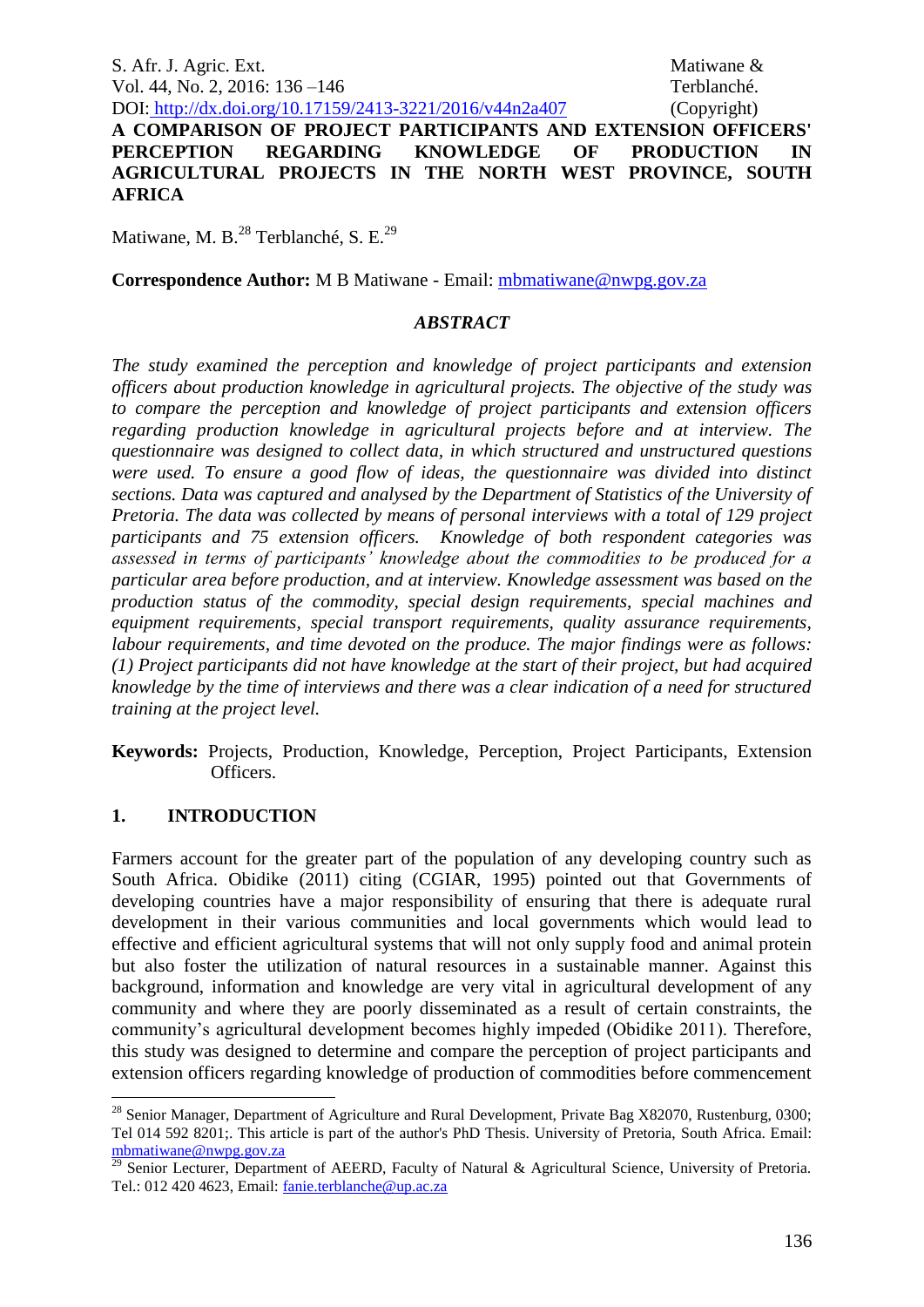S. Afr. J. Agric. Ext. Matiwane & Vol. 44, No. 2, 2016: 136 –146 Terblanché. DOI: http://dx.doi.org/10.17159/2413-3221/2016/v44n2a407 (Copyright)

of production and at interview and also to assess their level of knowledge and ability to manage projects.

The lack of information support from the institutional sources according to Demiryurek, Erdem, Ceyhen, Atasever & Ysal (2008) results in the development of personal information sources to exchange information and diffuse technology among the farmers themselves. The study provides a deep understanding of the perception of project participants and extension officers regarding knowledge of production in their projects before and at interview, access to and use of agricultural knowledge and information in their projects, which necessitates a need for demand‐led and client‐based knowledge and information services in order to meet the disparate farmers' needs (Lwoga, Stilwell & Ngubane. 2011).

Blait (1996) cited by Obidike (2011) pointed out that the least expensive input for improved rural agricultural development is adequate access to knowledge and information in areas of new agricultural technologies, early warning systems (drought, pests, diseases etc), improved seedlings, fertilizer, credit, market prices etc. When the rural farmers lack access to knowledge and information that would help them achieve maximum agricultural yield, they are not only grope in the dark but are driven to the urban centres in search of formal employment, as the only option for survival Obidike (2011).

For a project to function, Sparrius (2000:267-293) states that it should have goals, a committed team and be viable, it should also satisfy customer requirements on specification or have an impact on customers. The management of agricultural development projects is important to their success (Hart *et al*., 2005:104). Project participants, the community, stakeholders and extension officers play an essential role in the success of the project. Project data should be up-to-date and recorded correctly through setting up a knowledge centre (Bruce & Langdon, 2007:76) so that everybody might have easy access to key project information whenever they need it.

The production knowledge of an individual was assessed by looking at factors that were considered when the project was selected and when planning the project commodities. The following scales were used:  $1 = No$  knowledge,  $2 = Some$  knowledge,  $3 = Average$ knowledge,  $4 =$  Above average knowledge and  $5 =$  Excellent knowledge for project planning, with seven factors being investigated (i) "before production" and (ii) "at interview".

## **2. OBJECTIVES**

In general, the objective of the study was to compare the perception and knowledge of project participants and extension officers regarding production knowledge in agricultural projects before production and at interview. Specific objectives are:

- (1) To determine and compare the perception of production knowledge of the project participants in projects as perceived by project participants and extension officers before production and at interview.
- (2) To compare the perception of knowledge of managing the project by the project participants as perceived by project participants and extension officers before production and at interview.
- (3) To compare the perception of level of production knowledge of the project participants in projects as perceived by project participants and extension officers at the beginning of the project.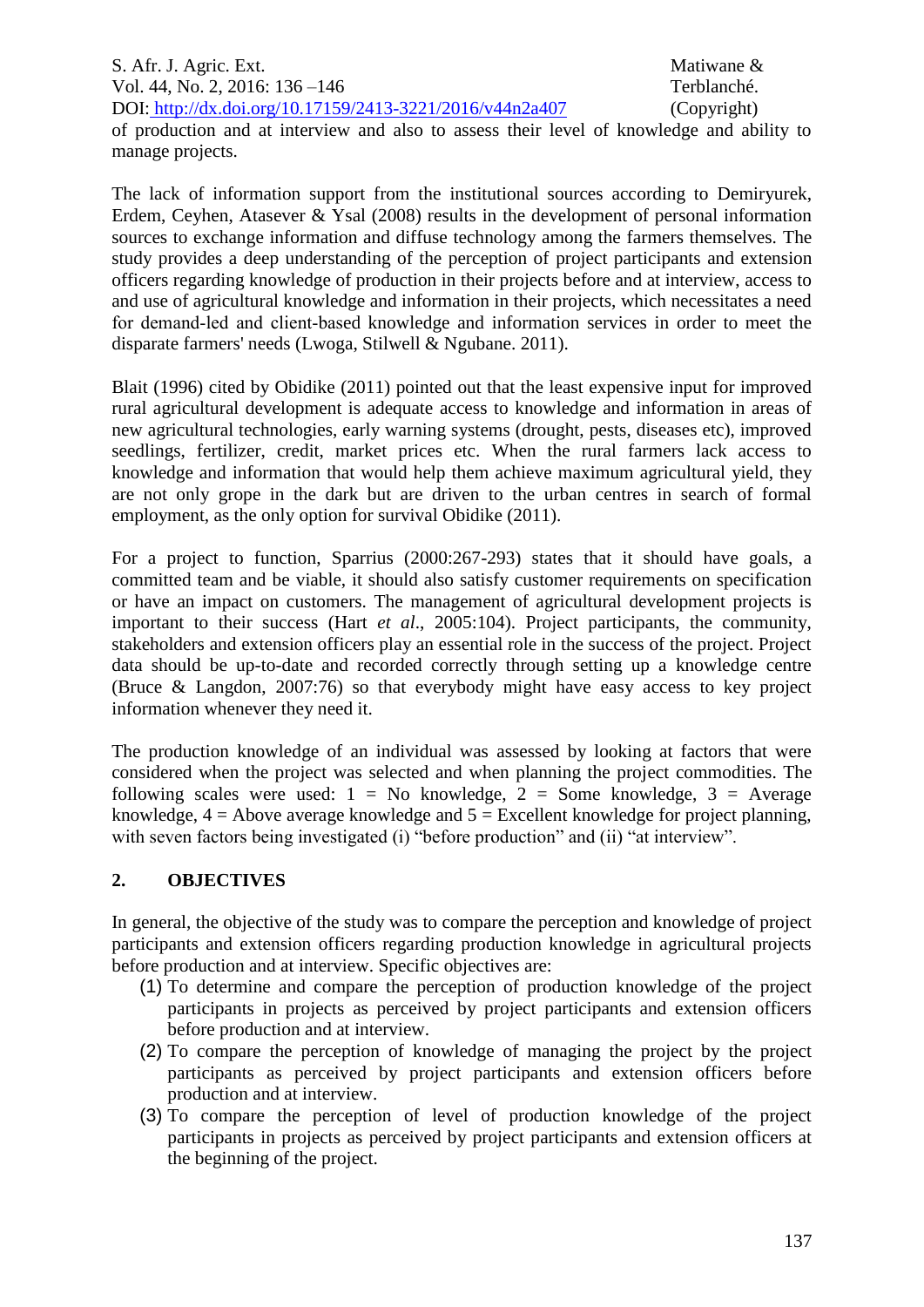# **3. RESEARCH METHODOLOGY**

- Orientation and planning -Provincial statistical figures were extracted from Provincial and Districts reports. A list of projects, their addresses and location were obtained from Local Agricultural Development Centres (LADC). Reconnaissance survey was done in all districts to check the status of projects before the actual commencement of an in-depth survey. Field staff was consulted on various aspects of the survey.
- Information source -Information on project location, size, number of participants and gender was obtained from LADC, District Office and Head Office (Mmabatho). Information on potential of the areas, soil types, livestock types, etc., was obtained from the Scientific Technical Support Services (STSS) in Potchefstroom.
- Questionnaire design The questionnaire was designed according to the problem conceptualisation framework method as design by Düvel (1995:38-43).
- Type of questions A combination of structured (closed questions) and unstructured (open-ended questions) were used.
- Sample size Stratified random sampling was used. The survey was done on twenty five percent of the total number of projects submitted by the districts. The 25 percent covered diverse projects established from different locations, from groups to individual, from communal setup to private land, from dormant to fully fledged functional projects
- Interview procedure In an effort to limit the "I don't know", "I'm not sure", "That's too private", the importance of the respondent's information was emphasised during the discussions. The flow of discussion was structured in such a way that the interview becomes interesting. Personal or sensitive questions like income were asked towards the end of the interview.
- Data analysis Data were entered into the Statistical Package for the Social Sciences (SPSS) version 19.0 and frequencies were run for each survey item by the department of statistics of the University of Pretoria. The following statistical tests were done: (i) Pearson Chi-Square test. (ii) t-test for Equality of Means.

# **4 FINDINGS**

# **4.1 Knowledge of managing a project**

4.1.1 Project participants and extension officers' knowledge in successfully managing the projects

A project, like any other business, must be managed properly so that it delivers the intended production. The knowledge of a farmer or project participant, and the extension officer, in successfully managing a project is essential. The scale which was used to assess the knowledge of the respondents ranged from very low to very high knowledge. A total of 41% of project participants (Table 1) reported an average knowledge, while 35% indicated a high knowledge in managing projects. Only 15% of project participants and 10% of extension officers indicated a very high knowledge. The study reveals that 59 % of extension officers indicated a high knowledge and 21 % an average knowledge in managing projects. There is a significant difference ( $x^2 = 11.441$ ,  $p = 0.019$ ) between project participants (41%) and extension officers (22%) under the category of "average", as well as for high knowledge (project participant's 35% and extension officer respondents 59%). Management of the project is the responsibility of the project participants, with extension officers providing technical and other support.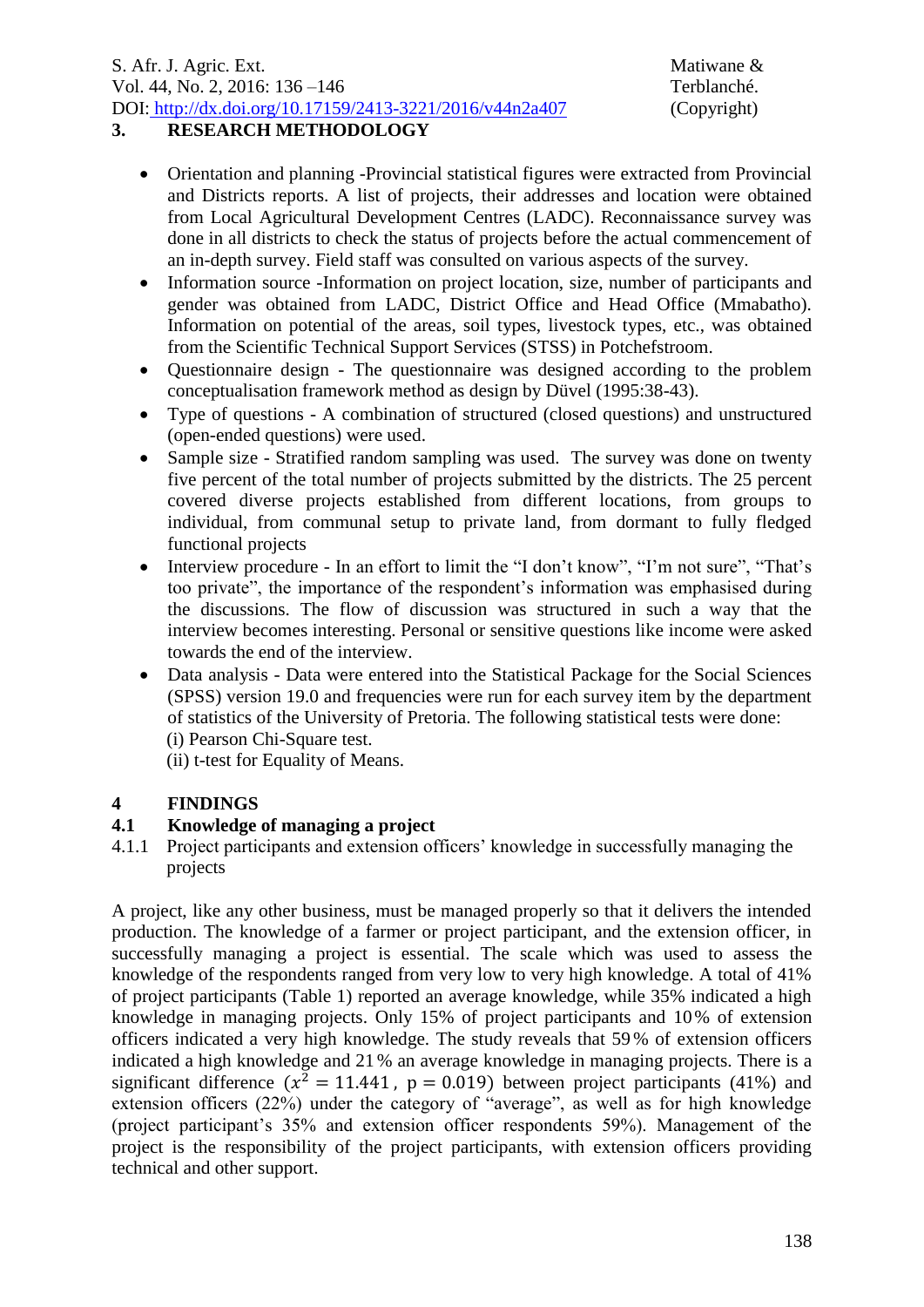|                                                                                                        |           | <b>Respondent categories</b>   |                              |              |
|--------------------------------------------------------------------------------------------------------|-----------|--------------------------------|------------------------------|--------------|
| The<br>assessment of knowledge<br>categories<br>with<br>regard<br>successfully<br>managing<br>projects | to<br>the | Project<br><b>Participants</b> | <b>Extension</b><br>officers | <b>Total</b> |
| 1. Very low knowledge                                                                                  | (n)       | 3                              | $\overline{2}$               | 5            |
|                                                                                                        | $(\% )$   | 2.5%                           | 2.9%                         | 2.6%         |
| 2. Low knowledge                                                                                       | (n)       | 8                              | 4                            | 12           |
|                                                                                                        | $(\% )$   | 6.6%                           | 5.8%                         | 6.3%         |
| 3. Average knowledge                                                                                   | (n)       | 50                             | 15                           | 65           |
|                                                                                                        | $(\% )$   | 41.0%                          | 21.7%                        | 34.0%        |
| 4. High knowledge                                                                                      | (n)       | 43                             | 41                           | 84           |
|                                                                                                        | $(\% )$   | 35.2%                          | 59.4%                        | 44.0%        |
| 5. Very high knowledge                                                                                 | (n)       | 18                             |                              | 25           |
|                                                                                                        | (% )      | 14.8%                          | 10.1%                        | 13.1%        |
| Total                                                                                                  | (N)       | 122                            | 69                           | 191          |
|                                                                                                        | $(\%)$    | 100.0%                         | 100.0%                       | 100.0%       |

**Table 1:** The perception of project participants' and extension officer respondents' knowledge in successfully managing projects

 $x^2$ 

## **4.2 Level of knowledge at the beginning of the project**

4.2.1 The level of knowledge at the beginning of the project as perceived by project participants and extension officer respondents

The level of knowledge of respondents (Table 2) at the beginning of the project varied significantly at 5% significant level according to the Pearson Chi-Square test  $(x^2=39.475;$ p=< 0.0001). A total of 34% of project participants and 24 % of extension officers indicated a low knowledge level, while 38% of extension officers and only 11%of project participants indicated a high knowledge level at the beginning of the project. The fact that 49 % of all respondents indicated a low and very low level of knowledge is alarming and needs urgent attention. Only 14 % of project participants, against 54 % of extension officers, indicated a high to even very high level of knowledge at the beginning of the project. These findings again emphasise the need for: (a) the training of project participants before the project starts, and (b) an increase in the number of training days.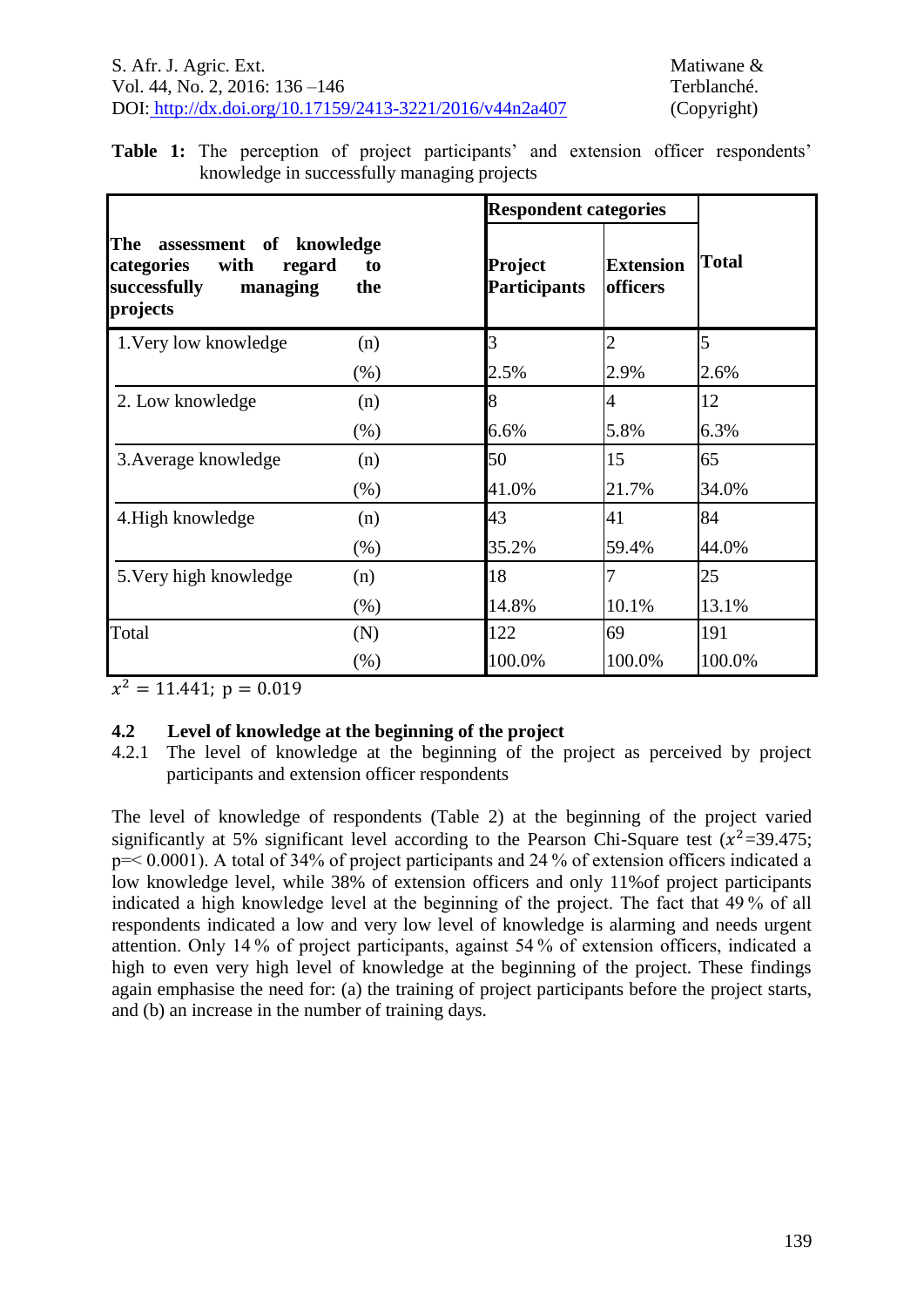| participants and extension officer respondents |  |  | <b>Table 2:</b> The level of knowledge at the beginning of the project as perceived by project |  |  |  |  |
|------------------------------------------------|--|--|------------------------------------------------------------------------------------------------|--|--|--|--|
|                                                |  |  |                                                                                                |  |  |  |  |

|                                                                        |             |                                       | <b>Respondent categories</b> |              |  |  |  |
|------------------------------------------------------------------------|-------------|---------------------------------------|------------------------------|--------------|--|--|--|
| The respondents' level of knowledge<br>at the beginning of the project |             | <b>Project</b><br><b>Participants</b> | <b>Extension</b><br>officers | <b>Total</b> |  |  |  |
| 1. Very low knowledge                                                  | (n)<br>(% ) | 33<br>27.3%                           | 4.2%                         | 36<br>18.8%  |  |  |  |
| 2. Low knowledge                                                       | (n)<br>(% ) | 41<br>33.9%                           | 17<br>23.9%                  | 58<br>30.2%  |  |  |  |
| 3. Average knowledge                                                   | (n)<br>(% ) | 30<br>24.8%                           | 13<br>18.3%                  | 43<br>22.4%  |  |  |  |
| 4. High knowledge                                                      | (n)<br>(% ) | 13<br>10.7%                           | 27<br>38.0%                  | 40<br>20.8%  |  |  |  |
| 5. Very high knowledge                                                 | (n)<br>(% ) | 4<br>3.3%                             | 11<br>15.5%                  | 15<br>7.8%   |  |  |  |
| Total (N)                                                              |             | 121                                   | 71                           | 192          |  |  |  |
| $(\% )$                                                                |             | 100.0%                                | 100.0%                       | 100.0%       |  |  |  |

 $x^2$ 

## **4.3 Knowledge of production efficiency as perceived by project participants and extension officer**

4.3.1 Production knowledge of the commodity before project starts and at the time of the interview

Table 3 [below](#page-5-0) shows the improvement in terms of knowledge gained at interview of both respondent categories. There is a significant improvement of 26% (from 17.2% to 43.6%) of respondents who gained above-average knowledge at interview, and a 13% increase (from 4.4% to 17.4%) of all respondent categories gaining excellent knowledge. Project participants indicated a 30% increase of above-average knowledge and extension officer respondents indicated an increase of 21%. This finding supports the need for training of project participants before and during the life cycle of the project.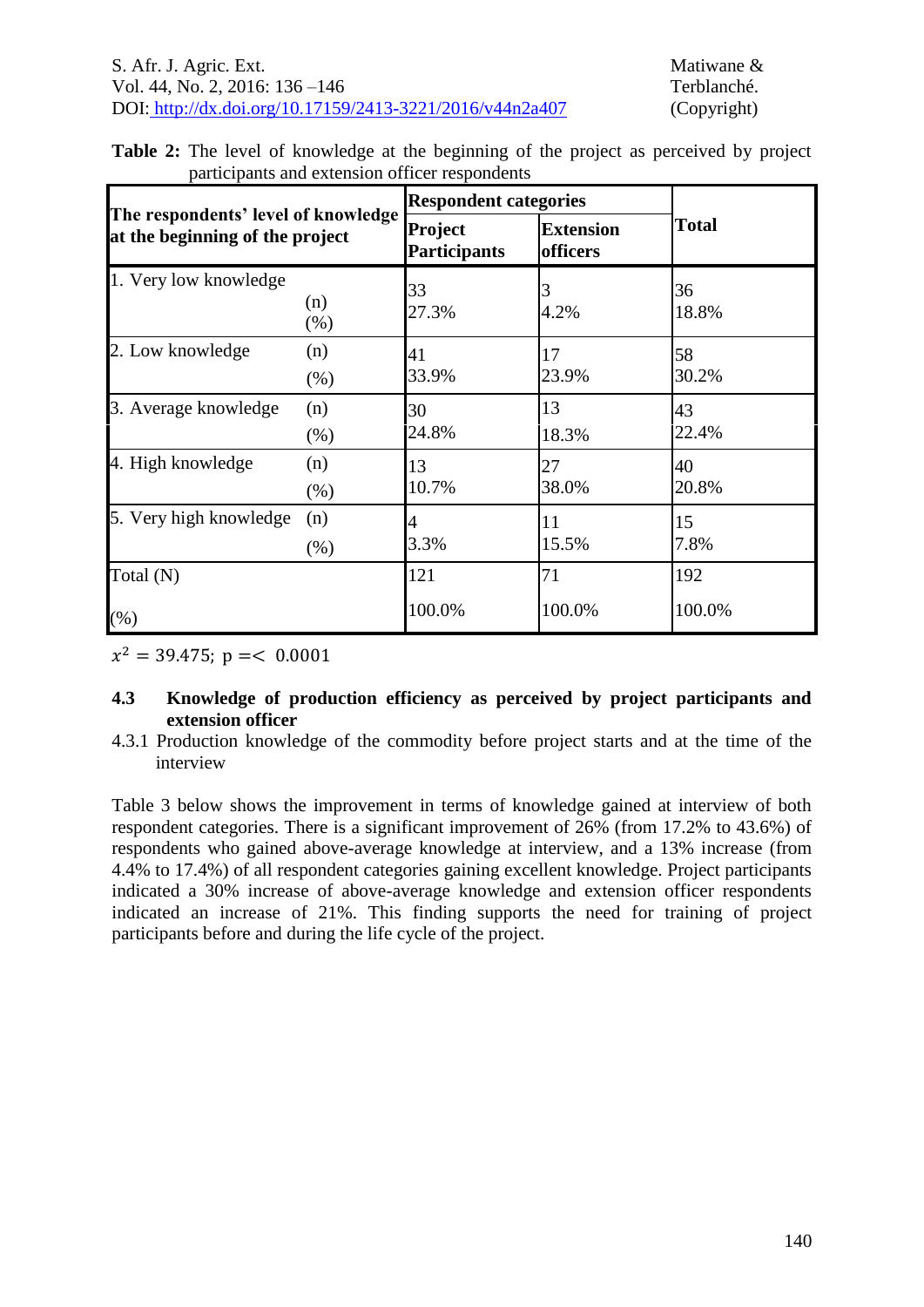<span id="page-5-0"></span>

|  |  | Table 3: Comparison of production knowledge before projects start and at time of interview |  |  |  |  |  |
|--|--|--------------------------------------------------------------------------------------------|--|--|--|--|--|
|  |  |                                                                                            |  |  |  |  |  |

| <b>Production</b>                |                                    | Knowledge before production         |                                       |                                    | Knowledge at interview              |                                       | Percentage                                                         |
|----------------------------------|------------------------------------|-------------------------------------|---------------------------------------|------------------------------------|-------------------------------------|---------------------------------------|--------------------------------------------------------------------|
| knowledge<br>categories          | Project<br>particip<br>ants<br>(%) | <b>Extension</b><br>officers<br>(%) | <b>Both</b><br>respon<br>dents<br>(%) | Project<br>partici<br>pants<br>(%) | <b>Extension</b><br>officers<br>(%) | <b>Both</b><br>respon<br>dents<br>(%) | $increase(+)/$<br>decrease (-) of both<br>respondent<br>categories |
| 1. No<br>knowledge               | 30.7                               | 13.2                                | 24.1                                  | 16.3                               | 15.3                                | 15.9                                  | $-8.2$                                                             |
| 2. Some<br>knowledge             | 19.7                               | 23.7                                | 21.2                                  | 4.9                                | 1.4                                 | 3.6                                   | $-17.6$                                                            |
| 3.<br>Average<br>knowledge       | 33.9                               | 31.6                                | 33.0                                  | 22.8                               | 13.9                                | 19.5                                  | $-13.5$                                                            |
| 4. Above<br>average<br>knowledge | 14.2                               | 22.4                                | 17.2                                  | 43.9                               | 43.1                                | 43.6                                  | $+26.4$                                                            |
| 5. Excellent<br>knowledge        | 1.6                                | 9.2                                 | 4.4                                   | 12.2                               | 26.4                                | 17.4                                  | $+13$                                                              |
| Total                            | 100                                | 100                                 | 100                                   | 100                                | 100                                 | 100                                   |                                                                    |

4.3.2 Knowledge of special design requirements before production starts and at the time of the interview

There is an improvement of  $+15\%$  (above average) and  $+11\%$  (excellent knowledge) of knowledge gained in both categories of respondents in terms of special design requirement (Table 4 [below\)](#page-5-1). There was a significant decline in the percentage of respondents with no knowledge (-16%) and some knowledge (-20%). This finding indicates knowledge as being an important factor to ensure project success or failure.

<span id="page-5-1"></span>

|                              |  |  | Table 4: Comparison of knowledge of special design requirements before the projects start |  |  |
|------------------------------|--|--|-------------------------------------------------------------------------------------------|--|--|
| and at the time of interview |  |  |                                                                                           |  |  |

| <b>Knowledge of</b><br>special design | <b>Knowledge before</b><br>production |                                      |                                          | <b>Knowledge at interview</b>  |                                      |                                       | Percentage<br>increase $(+)/$                       |
|---------------------------------------|---------------------------------------|--------------------------------------|------------------------------------------|--------------------------------|--------------------------------------|---------------------------------------|-----------------------------------------------------|
| requirement<br>categories             | Project<br>particip<br>ants<br>$(\%)$ | <b>Extensio</b><br>n officers<br>(%) | <b>Both</b><br>respo<br>ndents<br>$(\%)$ | Project<br>participants<br>(%) | <b>Extensio</b><br>n officers<br>(%) | <b>Both</b><br>respo<br>ndents<br>(%) | decrease (-)<br>of both<br>respondent<br>categories |
| 1. No<br>knowledge                    | 39.7                                  | 33.8                                 | 37.5                                     | 24.4                           | 17.8                                 | 21.9                                  | $-15.6$                                             |
| 2. Some<br>knowledge                  | 31.7                                  | 9.5                                  | 23.5                                     | 3.3                            | 4.1                                  | 3.6                                   | $-19.9$                                             |
| 3. Average<br>knowledge               | 15.1                                  | 27.0                                 | 19.5                                     | 32.5                           | 23.3                                 | 29.1                                  | $+9.6$                                              |
| 4. Above<br>average<br>knowledge      | 11.9                                  | 18.9                                 | 14.5                                     | 25.2                           | 35.6                                 | 29.1                                  | $+14.6$                                             |
| 5.Excellent<br>knowledge              | 1.6                                   | 10.8                                 | 5.0                                      | 14.6                           | 19.2                                 | 16.3                                  | $+11.3$                                             |
| Total                                 | 100                                   | 100                                  | 100                                      | 100                            | 100                                  | 100                                   |                                                     |

4.3.3 Knowledge of special machinery and equipment requirements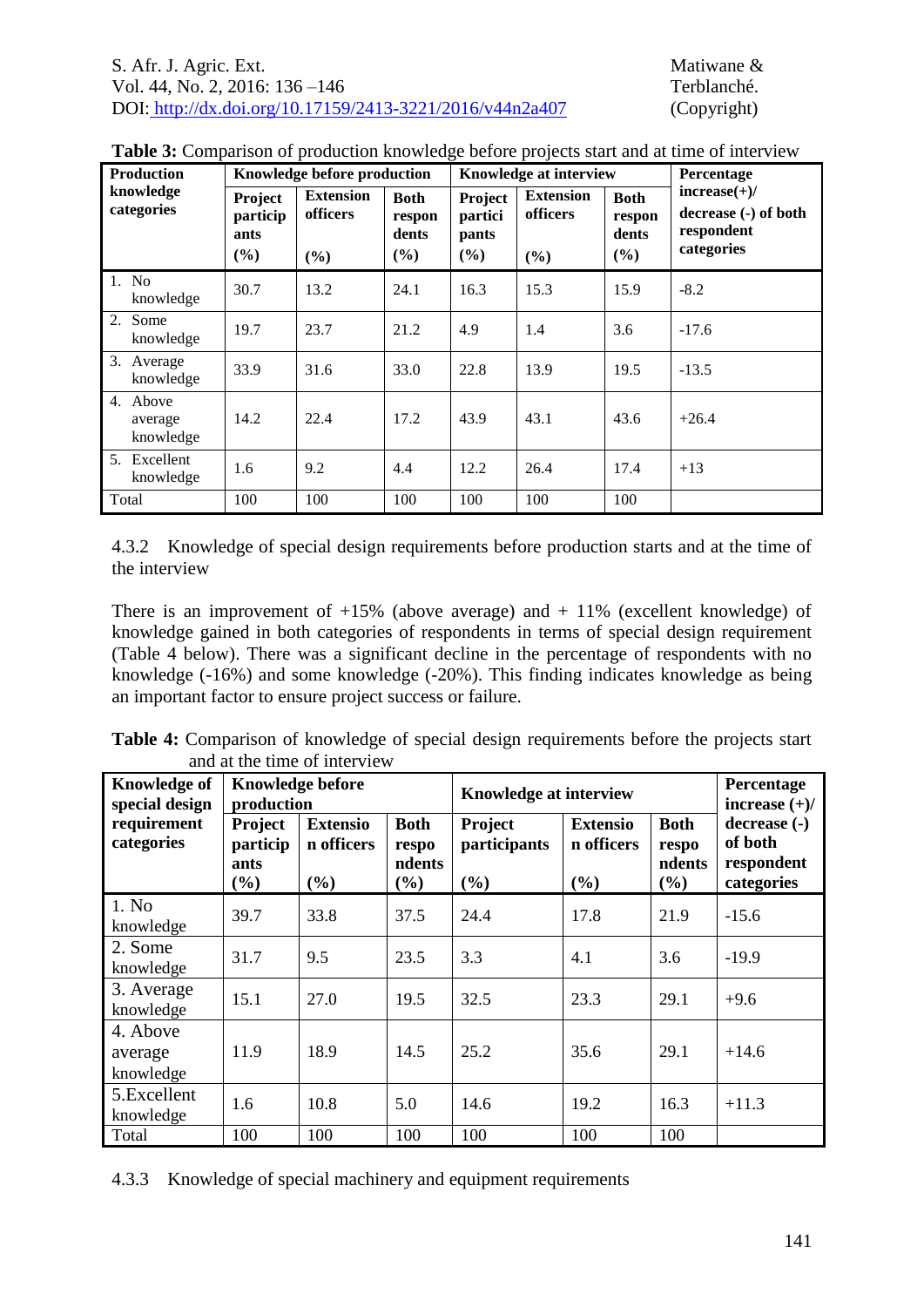| S. Afr. J. Agric. Ext.                                   |
|----------------------------------------------------------|
| Vol. 44, No. 2, 2016: $136 - 146$                        |
| DOI: http://dx.doi.org/10.17159/2413-3221/2016/v44n2a407 |

Matiwane & Terblanché. (Copyright)

A general improvement in all categories is noticeable, as far as the knowledge of special machinery and equipment and their requirements are concerned (Table 5 [below\)](#page-6-0). No knowledge decreased by 21%, while the average knowledge of both respondent categories increased by 14% and excellent knowledge increased by 11%. This again is an important result, emphasising the importance of capacity building by means of training. Knowledge is one of the intervening variables that change people's behaviour.

<span id="page-6-0"></span>**Table 5:** Knowledge comparison of special machinery and equipment requirements before project starts and at interview

| <b>Knowledge of</b>                                 |                                       | Knowledge before production            |                                          | Knowledge at interview         |                                     |                                          | Percentage                                               |
|-----------------------------------------------------|---------------------------------------|----------------------------------------|------------------------------------------|--------------------------------|-------------------------------------|------------------------------------------|----------------------------------------------------------|
| special<br>machinery and<br>equipment<br>categories | Project<br>partici<br>pants<br>$(\%)$ | <b>Extension</b><br>officers<br>$(\%)$ | <b>Both</b><br>respon<br>dents<br>$(\%)$ | Project<br>participants<br>(%) | <b>Extension</b><br>officers<br>(%) | <b>Both</b><br>respon<br>dents<br>$(\%)$ | $increase(+)/$<br>Decrease(-)<br>for both<br>respondents |
| 1. No<br>knowledge                                  | 42.5                                  | 29.7                                   | 37.8                                     | 17.9                           | 16.4                                | 17.3                                     | $-20.5$                                                  |
| 2. Some<br>knowledge                                | 29.1                                  | 14.9                                   | 23.9                                     | 5.7                            | 5.5                                 | 5.6                                      | $-18.3$                                                  |
| 3. Average<br>knowledge                             | 15.0                                  | 20.3                                   | 16.9                                     | 39.8                           | 16.4                                | 31.1                                     | $+14.2$                                                  |
| 4. Above<br>average<br>knowledge                    | 10.2                                  | 23.0                                   | 14.9                                     | 21.1                           | 39.7                                | 28.1                                     | $+13.2$                                                  |
| 5. Excellent<br>knowledge                           | 3.1                                   | 12.2                                   | 6.5                                      | 15.4                           | 21.9                                | 17.9                                     | $+11.4$                                                  |
| Total                                               | 100                                   | 100                                    | 100                                      | 100                            | 100                                 | 100                                      |                                                          |

4.3.4 Knowledge of special transport requirements before production at interview

According to Table 6 [below,](#page-6-1) both respondent categories indicated an excellent knowledge that increased by 14% at interview. Above-average knowledge also increased by 14%. More important, however, is that there is significantly less respondents with no knowledge, which decreased by 23%.

<span id="page-6-1"></span>**Table 6:** Comparison of knowledge of special transport requirements before projects start and at the interview

| Knowledge                                            |                                       | Knowledge before production         |                                                                                                                       |      | <b>Knowledge at interview</b> |                                   | Percentage                                              |
|------------------------------------------------------|---------------------------------------|-------------------------------------|-----------------------------------------------------------------------------------------------------------------------|------|-------------------------------|-----------------------------------|---------------------------------------------------------|
| of special<br>transport<br>requirement<br>categories | Project<br>partici<br>pants<br>$(\%)$ | <b>Extension</b><br>officers<br>(%) | Project<br><b>Both</b><br><b>Extension</b><br>partici<br>respon<br>officers<br>dents<br>pants<br>(%)<br>$(\%)$<br>(%) |      |                               | <b>Both</b><br>respondents<br>(%) | $increase(+)/$<br>Decrease(-) of<br>both<br>respondents |
| 1. No<br>knowledge                                   | 48.0                                  | 25.7                                | 39.8                                                                                                                  | 18.0 | 15.3                          | 17.0                              | $-22.8$                                                 |
| 2. Some<br>knowledge                                 | 22.8                                  | 16.2                                | 20.4                                                                                                                  | 10.7 | 5.6                           | 8.8                               | $-11.6$                                                 |
| 3. Average<br>knowledge                              | 14.2                                  | 18.9                                | 15.9                                                                                                                  | 28.7 | 12.5                          | 22.7                              | $+6.8$                                                  |
| 4. Above-<br>average<br>knowledge                    | 11.8                                  | 31.1                                | 18.9                                                                                                                  | 31.1 | 34.7                          | 32.5                              | $+13.6$                                                 |
| 5. Excellent<br>knowledge                            | 3.1                                   | 8.1                                 | 5.0                                                                                                                   | 11.5 | 31.9                          | 19.1                              | $+14.1$                                                 |
| Total                                                | 100                                   | 100                                 | 100                                                                                                                   | 100  | 100                           | 100                               |                                                         |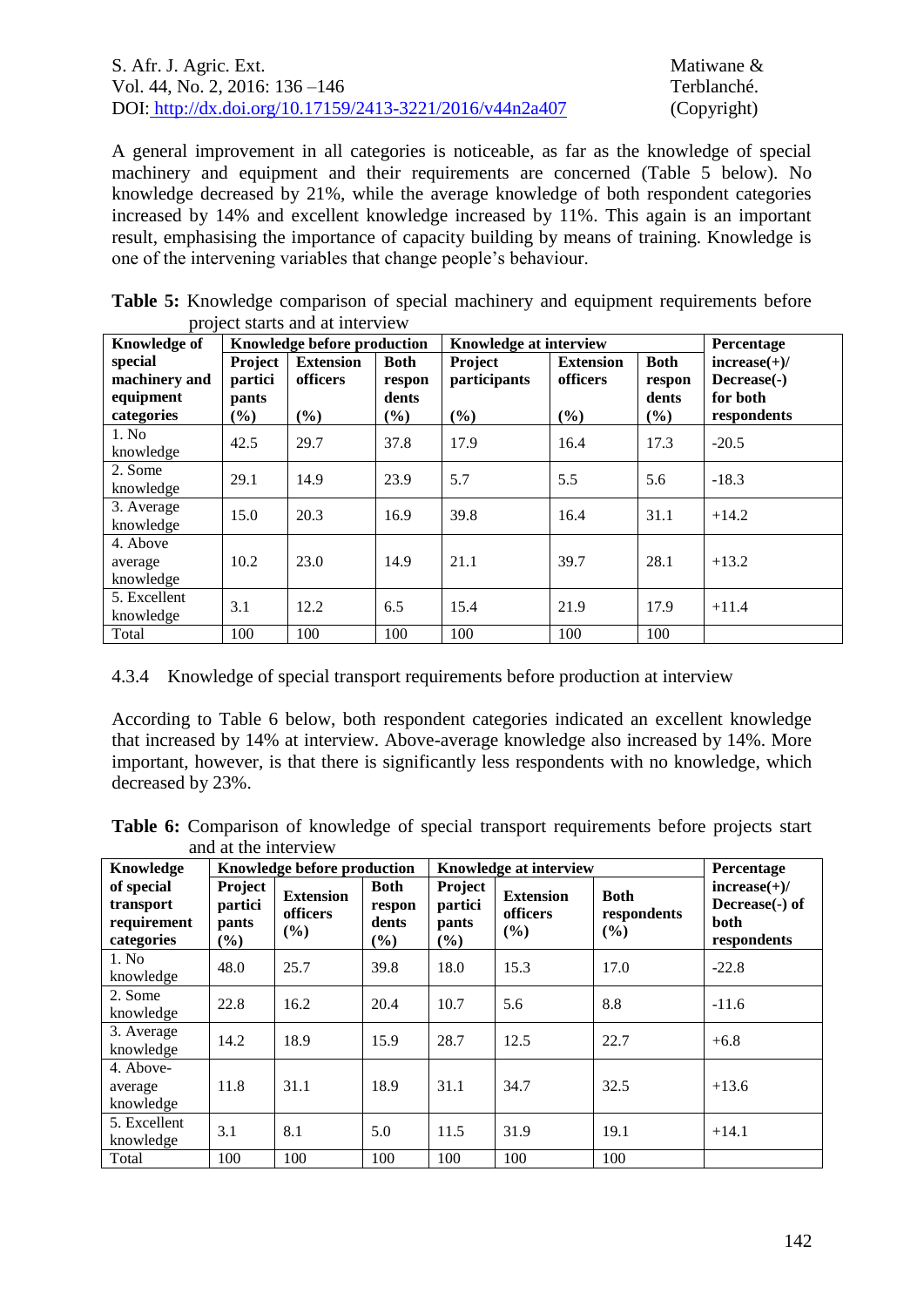4.3.5 Knowledge of product quality assurance requirements before production started and at interview

There was a general improvement in all respondent categories in terms of knowledge gain at interview, according to Table 7 below. The 'no knowledge' category decreased by 28%, while above-average knowledge increased by 13%, and excellent knowledge by 11%.

|  | <b>Table 7:</b> Knowledge comparison of knowledge of product quality assurance requirements |  |  |  |  |
|--|---------------------------------------------------------------------------------------------|--|--|--|--|
|  | before project start and at the interview                                                   |  |  |  |  |

| Knowledge                                                      | Knowledge before production       |                                     |                                       |                                       | Knowledge at interview              |                                       | Percentage                                                            |
|----------------------------------------------------------------|-----------------------------------|-------------------------------------|---------------------------------------|---------------------------------------|-------------------------------------|---------------------------------------|-----------------------------------------------------------------------|
| <b>of</b><br>quality<br>assurance<br>requirement<br>categories | Project<br>participants<br>$($ %) | <b>Extension</b><br>officers<br>(%) | <b>Both</b><br>respon<br>dents<br>(%) | Project<br>partici<br>pants<br>$(\%)$ | <b>Extension</b><br>officers<br>(%) | <b>Both</b><br>respon<br>dents<br>(%) | $increase(+)/$<br>decrease (-)<br>of both<br>respondent<br>categories |
| 1. No<br>knowledge                                             | 47.7                              | 34.2                                | 42.6                                  | 15.4                                  | 13.7                                | 14.8                                  | $-27.8$                                                               |
| 2. Some<br>knowledge                                           | 21.9                              | 15.8                                | 19.6                                  | 14.6                                  | 8.2                                 | 12.2                                  | $-7.4$                                                                |
| 3. Average<br>knowledge                                        | 15.6                              | 18.4                                | 16.7                                  | 30.1                                  | 23.3                                | 27.6                                  | $+10.9$                                                               |
| 4. Above-<br>average<br>knowledge                              | 12.5                              | 23.7                                | 16.7                                  | 26.0                                  | 35.6                                | 29.6                                  | $+12.9$                                                               |
| 5. Excellent<br>knowledge                                      | 2.3                               | 7.9                                 | 4.4                                   | 13.8                                  | 19.2                                | 15.8                                  | $+11.4$                                                               |
| Total                                                          | 100                               | 100                                 | 100                                   | 100                                   | 100                                 | 100                                   |                                                                       |

4.3.6 Knowledge of labour requirements

Table 8 [below](#page-8-0) presents a comparative analysis of respondents' knowledge about labour requirements before and at interview. It shows a good increase in knowledge gain at interview over that before production. The above-average knowledge increased by 18% and the excellent knowledge by 15%. The 'no knowledge' category decreased by 17%. The increase in the project participants' above average (20%) and excellent knowledge (13%), underlines the importance of capacity building by means of training (dependent variable) to change people's behaviour.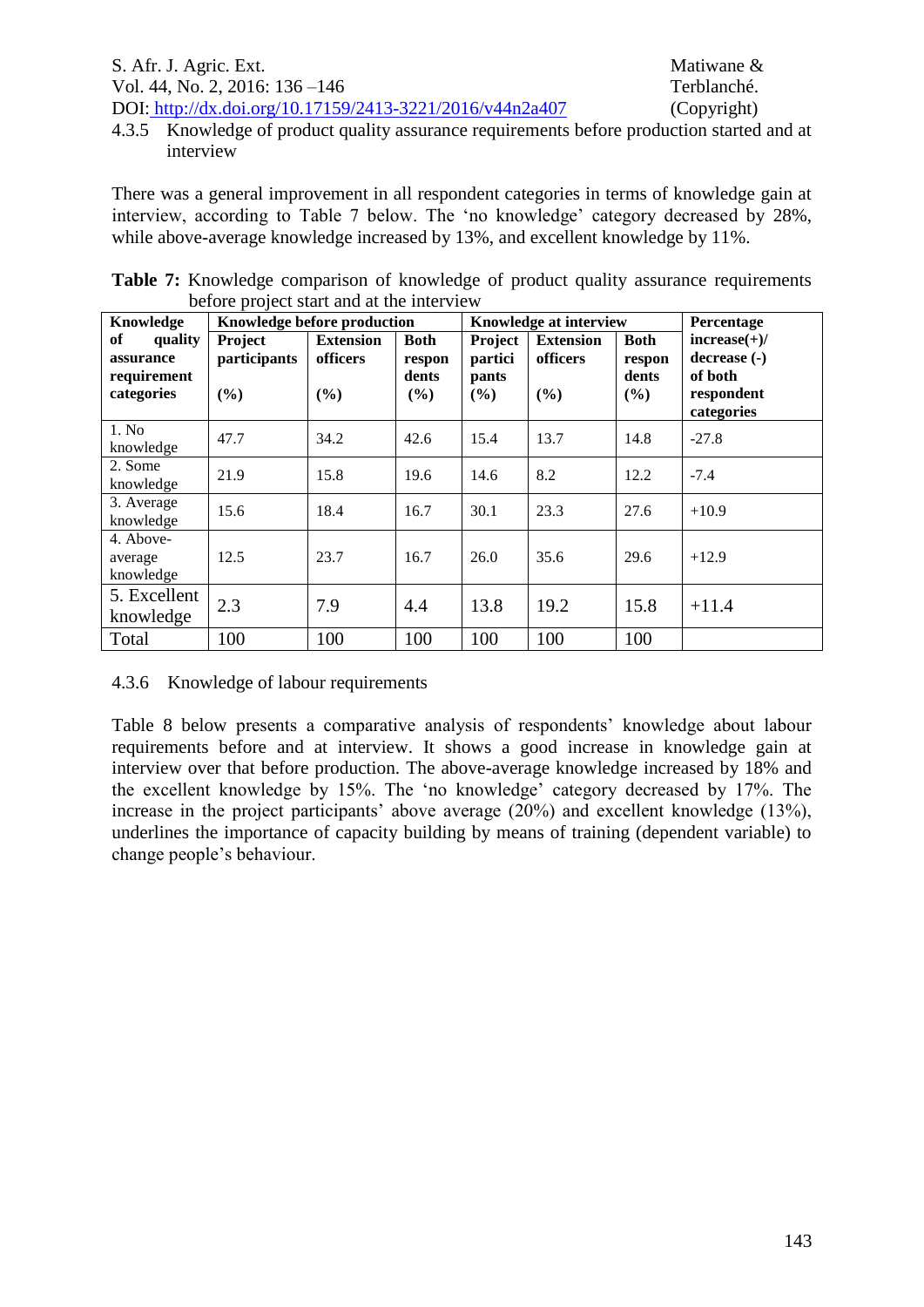<span id="page-8-0"></span>

|  |           |  |  | Table 8: Comparison of knowledge of labour requirements before project start and at |  |  |  |
|--|-----------|--|--|-------------------------------------------------------------------------------------|--|--|--|
|  | interview |  |  |                                                                                     |  |  |  |

| Knowledge                                 |                                              | Knowledge before production            |                                          |                                       | <b>Knowledge at interview</b>       |                                       |                                                                            |
|-------------------------------------------|----------------------------------------------|----------------------------------------|------------------------------------------|---------------------------------------|-------------------------------------|---------------------------------------|----------------------------------------------------------------------------|
| about labour<br>requirement<br>categories | <b>Project</b><br>partici<br>pants<br>$(\%)$ | <b>Extension</b><br>officers<br>$(\%)$ | <b>Both</b><br>respon<br>dents<br>$(\%)$ | Project<br>partici<br>pants<br>$(\%)$ | <b>Extension</b><br>officers<br>(%) | <b>Both</b><br>respon<br>dents<br>(%) | Percentage increase $(+)/$<br>Decrease(-) of both<br>respondent categories |
| 1. No<br>knowledge                        | 28.3                                         | 22.4                                   | 26.1                                     | 13.0                                  | 2.8                                 | 9.2                                   | $-16.9$                                                                    |
| 2.Some<br>knowledge                       | 36.2                                         | 10.5                                   | 26.6                                     | 20.3                                  | 15.3                                | 18.5                                  | $-8.1$                                                                     |
| 3. Average<br>knowledge                   | 18.9                                         | 30.3                                   | 23.2                                     | 16.3                                  | 15.3                                | 15.9                                  | $-7.3$                                                                     |
| 4. Above-<br>average<br>knowledge         | 11.0                                         | 25.0                                   | 16.3                                     | 31.7                                  | 37.5                                | 33.8                                  | $+17.5$                                                                    |
| 5. Excellent<br>knowledge                 | 5.5                                          | 11.8                                   | 7.9                                      | 18.7                                  | 29.2                                | 22.6                                  | $+14.7$                                                                    |
| Total                                     | 100                                          | 100                                    | 100                                      | 100                                   | 100                                 | 100                                   |                                                                            |

### 4.3.7 Respondents' knowledge of time devoted to the production of farm products

According to Table 9 [below,](#page-8-1) 26% of both respondent categories did not have knowledge of the time devoted to production before production while at interview it decreased to 11%. Only 9% of respondents indicated an excellent knowledge before production, against 24% at interview, a positive improvement. The above-average knowledge increased by 16%. Respondents who indicated "no knowledge" decreased by 15%, and "excellent knowledge" increased by 15%.

<span id="page-8-1"></span>**Table 9:** A comparison of respondents' knowledge of the necessity to devote time on the produce before and at interview

| Level of                                                     |                                                                                  | Knowledge before production |                                       |                                    | <b>Knowledge at interview</b>       |                                       |                                                                    |
|--------------------------------------------------------------|----------------------------------------------------------------------------------|-----------------------------|---------------------------------------|------------------------------------|-------------------------------------|---------------------------------------|--------------------------------------------------------------------|
| knowledge of<br>time devoted<br>on the produce<br>categories | <b>Project</b><br><b>Extension</b><br>officers<br>partici<br>pants<br>(%)<br>(%) |                             | <b>Both</b><br>respon<br>dents<br>(%) | Project<br>partici<br>pants<br>(%) | <b>Extension</b><br>officers<br>(%) | <b>Both</b><br>respon<br>dents<br>(%) | Percentage<br>$increase(+)/$<br>Decrease(-) of both<br>respondents |
| $1_{\cdot}$<br>N <sub>0</sub><br>knowledge                   | 29.4                                                                             | 19.7                        | 25.7                                  | 9.8                                | 12.3                                | 10.8                                  | $-14.9$                                                            |
| 2.<br>Some<br>knowledge                                      | 17.5                                                                             | 17.1                        | 17.3                                  | 10.7                               | 2.7                                 | 7.7                                   | $-9.6$                                                             |
| 3.<br>Average<br>knowledge                                   | 30.2                                                                             | 18.4                        | 25.7                                  | 23.0                               | 13.7                                | 19.5                                  | $-6.2$                                                             |
| 4.<br>Above-<br>average<br>knowledge                         | 15.1                                                                             | 34.2                        | 22.3                                  | 36.9                               | 41.1                                | 38.5                                  | $+16.2$                                                            |
| 5 <sub>1</sub><br>Excellent<br>knowledge                     | 7.9                                                                              | 10.5                        | 8.9                                   | 19.7                               | 30.1                                | 23.6                                  | $+14.7$                                                            |
| Total                                                        | 100                                                                              | 100                         | 100                                   | 100                                | 100                                 | 100                                   |                                                                    |

## **5. SUMMARY AND CONCLUSION**

## **Knowledge assessment**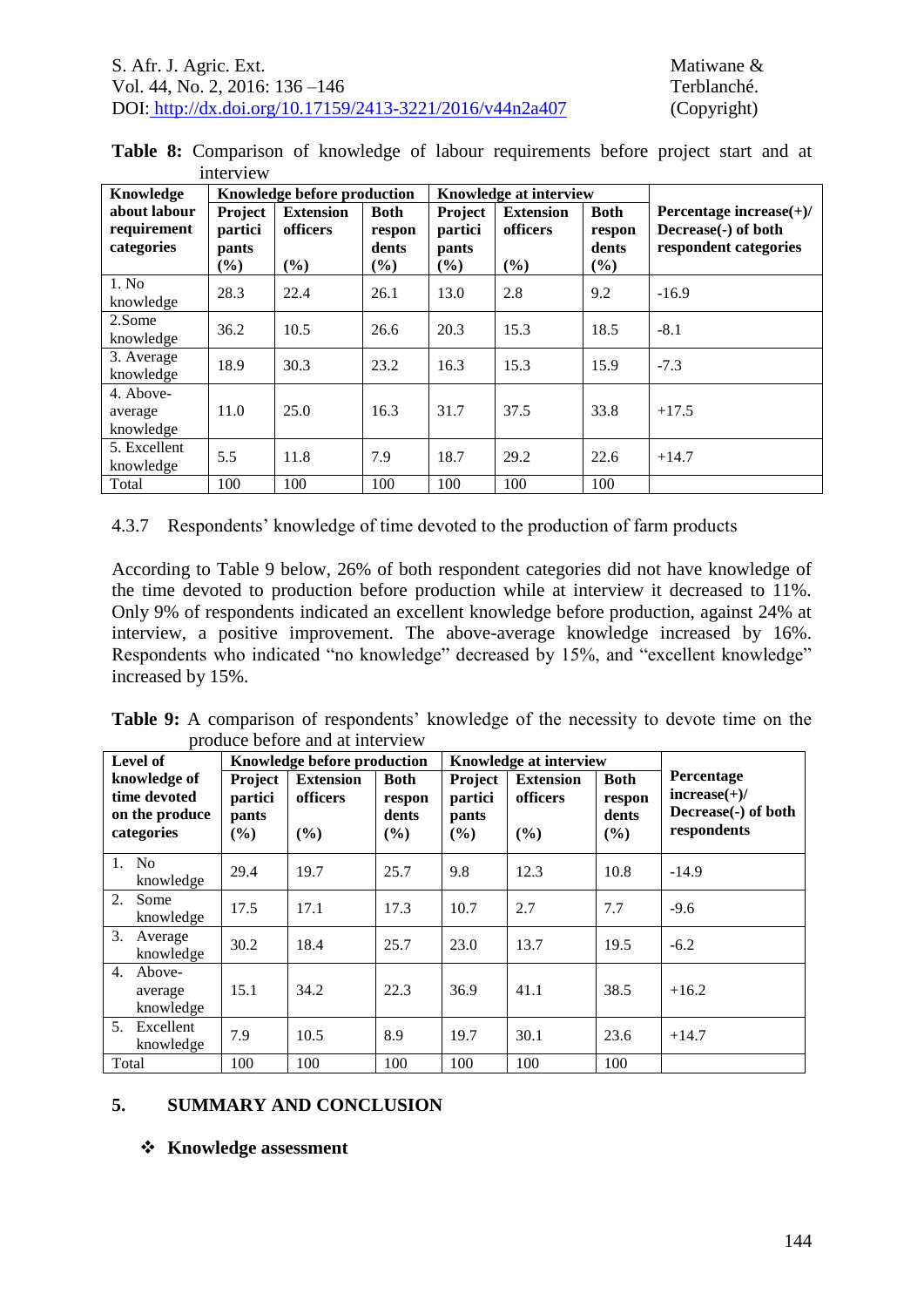### S. Afr. J. Agric. Ext. Matiwane & Vol. 44, No. 2, 2016: 136 –146 Terblanché. DOI: http://dx.doi.org/10.17159/2413-3221/2016/v44n2a407 (Copyright)

Knowledge of both respondent categories was assessed in terms of participants' knowledge about production before, and at interview and project management. Knowledge assessment was based on the level of knowledge at the beginning of the project, production status of the commodity, special design requirements, special machines and equipment requirements, special transport requirements, quality assurance requirements, labour requirements, and time devoted on the produce.

A general improvement in all categories was noticeable in knowledge gain at interview, compared to that before production. This could be attributed to the fact that project participants were now more involved than before the commencement of the project.

**Conclusion:** A logical conclusion to all aspects of production is the capacity building by means of training before production starts.

## **Knowledge of managing the project**

The total highest percentage across both respondent categories revealed that the majority of respondents indicated a high knowledge  $(44%)$ . Significantly  $(p=0.019)$ more extension officer respondents (59%) than project participants (35%) indicated a high knowledge, while significantly  $(p=0.019)$  41% of project participants and only 22% of extension officer respondents indicated an average knowledge in managing the project. Farmers have high knowledge of what they produce and of how to manage the project.

**Conclusion**: Management of the project is the responsibility of the project participants, with extension officers providing technical and other support.

## **The level of knowledge at the beginning of the project as perceived by project participants and extension officer respondents.**

A total of 34% of project participants and 24 % of extension officers indicated a low knowledge level, while 38% of extension officers and only 11%of project participants indicated a high knowledge level at the beginning of the project. The fact that 49 % of all respondents indicated a low and very low level of knowledge is alarming and needs urgent attention.

**Conclusion:** There is a need for the training of project participants before the project starts, and also an increase in the frequency of training.

## **Knowledge was assessed on the following aspects of production:**

- o Status of production knowledge of the commodity in the area:
- o The above-average production knowledge increased from only 17% before the project start to 44% at interview. Excellent knowledge increased from 4% before project start to 17% at interview.
- o Knowledge of special design requirements:
- o The above-average knowledge of special design requirements increased from only 15% before the project start to 29% at interview. Excellent knowledge increased from 5% before project start to 16% at interview.
- o Knowledge of special design machinery:
- o The above-average knowledge of special design machinery increased from only 15% before the project start to 28% at interview. Excellent knowledge increased from 7% before project start to 18% at interview.
- o Knowledge of special transport requirements: